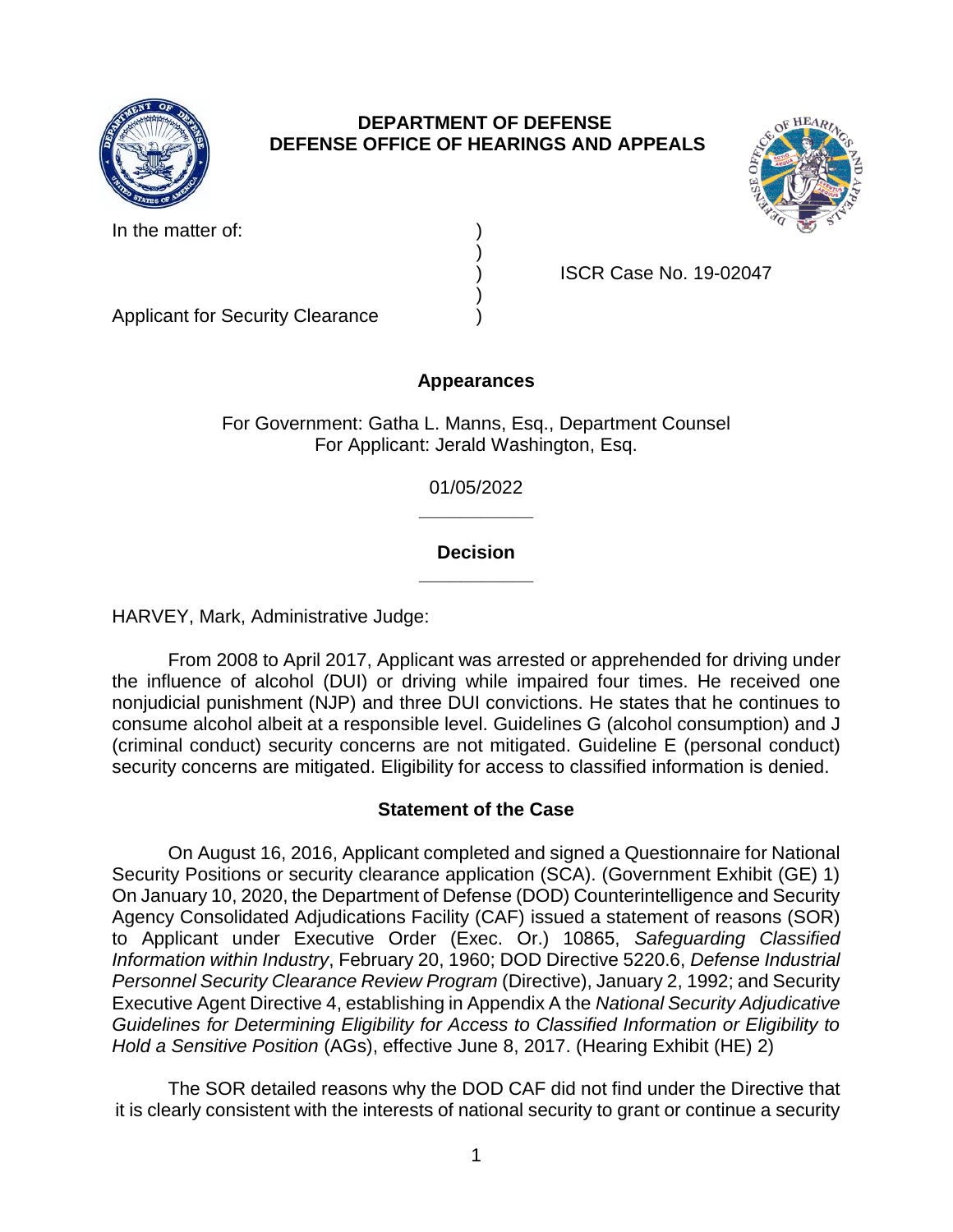clearance for Applicant and recommended referral to an administrative judge to determine whether a clearance should be granted, continued, denied, or revoked. Specifically, the SOR set forth security concerns arising under Guidelines G, J, and E. (HE 2) On March 10, 2020, Applicant responded to the SOR and requested a hearing. (HE 3) On September 22, 2020, Department Counsel was ready to proceed. Processing of the case was delayed because of the COVID-19 pandemic.

 of the case was delayed because of the COVID-19 pandemic. On July 12, 2021, the case was assigned to me. On July 23, 2021, the Defense Office of Hearings and Appeals (DOHA) issued a notice of hearing, setting the hearing for August 30, 2021. (HE 1A) On October 29, 2021, the hearing was rescheduled for December 7, 2021. (HE 1B)

 As part of his SOR response, Applicant provided seven exhibits. (Applicant Exhibit (AE) A-AE G) During the hearing, Department Counsel offered three exhibits; Applicant offered eight exhibits; there were no objections; and all proffered exhibits were admitted into evidence. (Transcript (Tr.) 10-13; GE 1-3; AE H-AE O) On December 15, 2021, DOHA received a transcript of the hearing.

 Some details were excluded to protect Applicant's right to privacy. Specific information is available in the cited exhibits and transcript.

### **Findings of Fact**

 In Applicant's SOR response, he admitted the SOR allegations in ¶¶ 1.a through 1.c, and he admitted in part and denied in part the allegation in SOR ¶ 1.d. (HE 3) He also provided extenuating and mitigating information. The three alcohol-related arrests and one apprehension in SOR ¶¶ 1.a through 1.d are duplicated in SOR ¶¶ 2 (criminal conduct) and 3 (personal conduct). His admissions are accepted as findings of fact.

Applicant is a 34-year-old network engineer, who has worked for a defense contractor for the previous six years. (Tr. 14, 16; GE 1) In 2003, he graduated from high school. (Tr. 52) He was married from 2004 to 2009. (Tr. 15, 52) He does not have any children. (GE 1) He served on active duty from 2005 to 2012. (Tr. 24) In November 2012, Applicant was discharged from the Air Force as a senior airman (E-4) with an honorable discharge. (Tr. 15; AE E) He contended that his DD Form 214 incorrectly indicated his rank when discharged was senior airman; however, he was actually a staff sergeant (E-5). (GE 2 at 11) He received multiple certifications in information technology, including in information technology security. (Tr. 23-24; AE J) He received a security clearance in December 2006. (GE 1 at 33) He has worked with sensitive or classified information for 16 years, and he has never been accused of a security violation. (Tr. 24)

#### **Alcohol Consumption**

 Applicant first consumed alcohol in high school. (Tr. 42-43) He began drinking alcohol to intoxication before 2005. (Tr. 43) He rarely drank to intoxication when he was married from 2004 to 2009. (Tr. 44)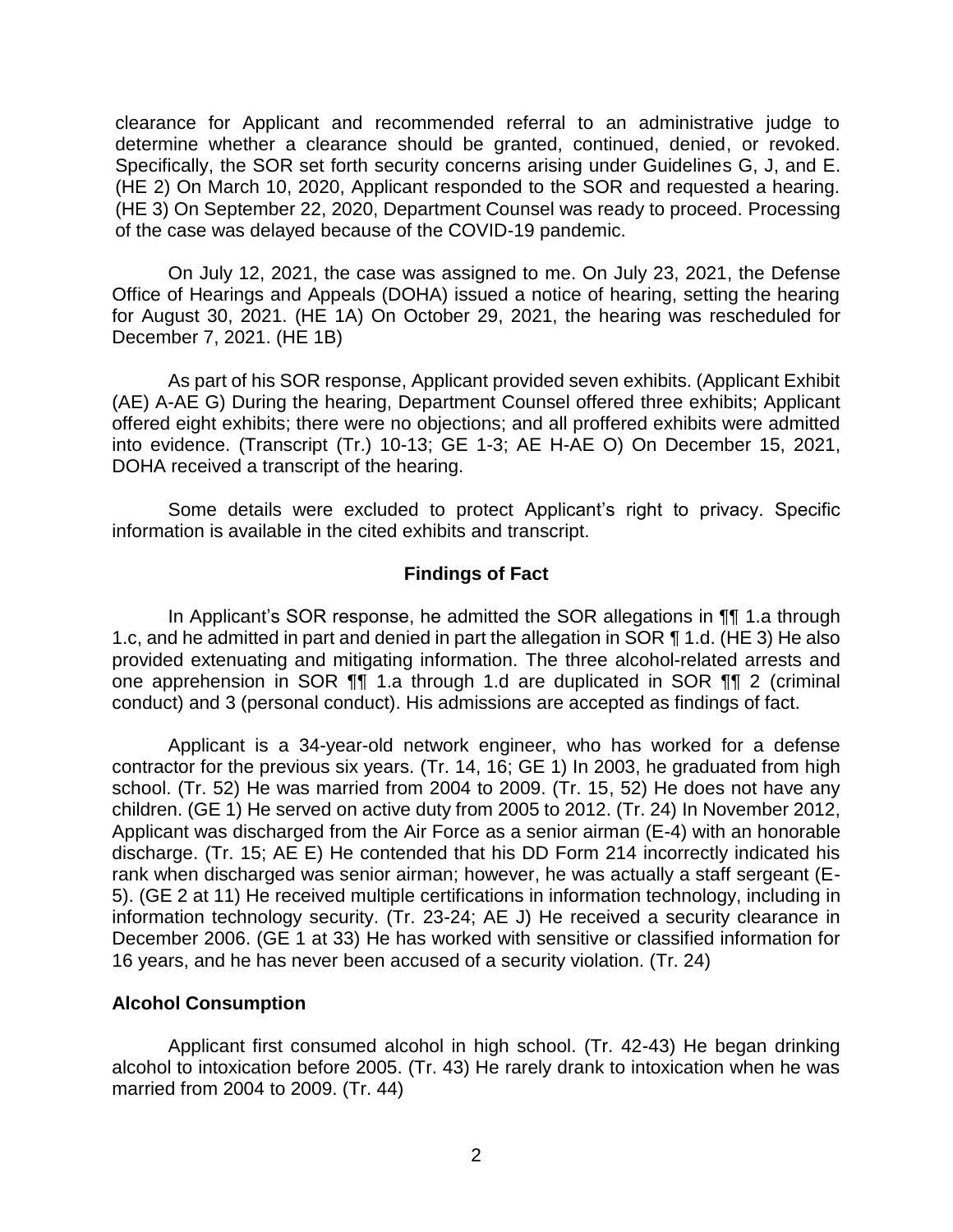Around May 2008, Applicant was drinking beer while fishing. (Tr. 17) When he returned to his Air Force base, security at the gate stopped Applicant and asked him if he had been drinking. (Tr. 17) He said he was drinking, and he was apprehended for driving while impaired. (Tr. 17; SOR ¶ 1.d; GE 2 at 13) He believed his blood alcohol content (BAC) was below the legal limit, and he was unsure how the authorities concluded he was intoxicated. (Tr. 54; GE 2 at 11) He received a field grade Article 15 or NJP for drunk driving and driving with an expired driver's license. (Tr. 17, 25, 52-55; GE 2 at 6-7) His punishment included a suspended reduction in rank to airman first class, and 25 days of extra duty. (Tr. 52; GE 2 at 7) He did not appeal his NJP. (Tr. 63) He attended alcohol- related training. (Tr. 17; GE 2 at 7) He lost his on-base driving privileges for six months. (Tr. 25; GE 2 at 13) The record does not contain a copy of the police report or record of nonjudicial punishment for his 2008 offense. (Tr. 55-56)

Around September 2011, Applicant was drinking, and he believed he was not intoxicated. (Tr. 18) The police stopped his vehicle for driving 70 miles per hour (MPH) in a 45 MPH zone, and they arrested him for DUI. (Tr. 18, 27-28; SOR ¶ 1.c; AE C at 18- 19) His BAC was .08. (Tr. 56-58; AE C at 3, 20) He was convicted of DUI, and a civilian court imposed two years of probation, a \$600 fine, and court costs. (AE C at 5) He successfully completed an alcohol and substance abuse class. (Tr. 18, 28; GE 1 at 30; AE C at 5, 9, 13) His driver's license was suspended "as a matter of law" for an unspecified period. (AE C at 5) After the 2011 DUI arrest, he modified his alcohol consumption by consuming less alcohol. (Tr. 28-29) He did not disclose the DUI arrest and conviction to his chain of command even though he realized at that time that he had an obligation to disclose it. (Tr. 26-27)

Applicant disclosed his 2011 DUI arrest on his August 16, 2016 SCA. (GE 1 at 28- 29) His SCA asked whether he had been ordered, advised, or asked to seek alcohol counseling or treatment in the previous seven years, and he answered, no. (Tr. 48-49; GE 1 at 32) Applicant said he answered, no because he believed the alcohol counseling or treatment question was seeking information about one-on-one counseling. (Tr. 49)

 Around January and April 2017, Applicant was drinking, and the police stopped his vehicle on two occasions and arrested him for DUI. (Tr. 18-20; SOR ¶¶ 1.c and 1.d) As for the April 2017 arrest, he was cited for DUI and driving with a suspended license. (AE A at 5) The police alleged Applicant failed to yield to the officer's commands, and they pointed their firearms at him. (Tr. 37; GE 2 at 5) Applicant did not remember resisting arrest or having firearms pointed at him. (Tr. 37-38) His first BAC from the April 2017 DUI was .197, and his second BAC was .16. (GE 3 at 3, 5, 14; AE A at 2) Both DUIs were adjudicated in the same proceeding, and resulted in two DUI convictions. (Tr. 59) The driving with suspended license was nol prossed. (AE A at 10, 12) He received a combined sentence, which included 12 months of probation, a \$700 fine, court costs, and a suspended jail sentence of 60 days. (AE A at 6; AE B at 4) He attended an alcohol and substance abuse class for 12 hours. (Tr. 19-20, 35) He did not report the two alcohol- related arrests in 2017 to his employer even though he knew he had a duty to report them. (Tr. 46-47)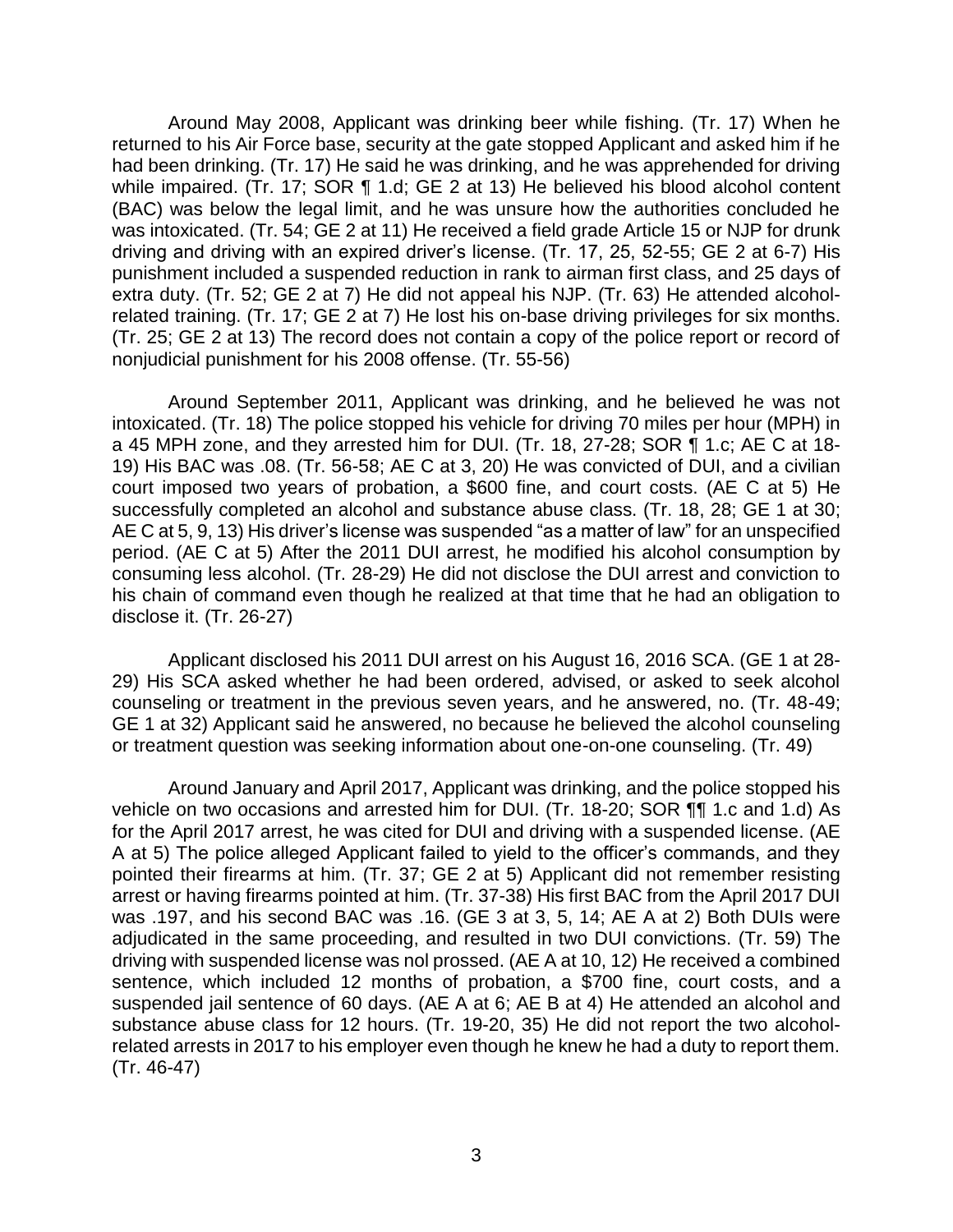After Applicant completed about eight hours of therapy, his plan was not to drink more than two drinks at a setting, and not to drink on more than two occasions per month. (Tr. 21, 40, 51) He has never been diagnosed with alcohol use disorder. (Tr. 51) He has different friends from 2017, and his new friends are not focused on alcohol consumption. (Tr. 41) He enjoys exercise and healthy outdoor activities unrelated to alcohol consumption. (Tr. 41)

 Applicant denied having alcohol-related blackouts or having withdrawal symptoms. (Tr. 45) Over the past 15 years, he abstained from alcohol consumption for nine or ten month periods and then resumed alcohol consumption. (Tr. 46) He completed alcoholrelated counseling on April 11, 2018. (AE H)

 Applicant signed a statement of intent not to drive while under the influence of alcohol. (Tr. 22; AE D) He said, "I understand that any future involvement with drinking to responsibly consume alcohol in the future. (Id.) and driving is grounds for revocation of my national security eligibility." (*Id*.) He promised

to responsibly consume alcohol in the future. (*Id*.)<br>On March 9, 2020, a licensed clinical social worker (LCSW), licensed substance abuse professional (SAP), and certified substance abuse counselor (CSAC), provided an assessment of Applicant's alcohol consumption. (AE G) During the interview, Applicant said his BAC was "well below the legal limit" when Air Force security personnel arrested him for DUI in 2008. (*Id*. at 2) He denied that he was drunk driving for the arrests in 2008 and 2011. (*Id*. at 3) For his January 2017 DUI arrest, he said the police stopped him because his brake lights malfunctioned, and the police office did not see him stop for a stop sign. (*Id*.) For his April 2017 DUI arrest, the LCSW said "[u]nlike former situations, however, in this instance his BAC was above the legal limit." (*Id*.) However, she did not indicate his BAC, which were .197 and .16. She indicated Applicant "has never engaged in binge drinking or habitual drinking to the point of impaired judgment." (*Id*. at 4) She noted that after the two DUI arrests in 2017, he successfully completed 9 months of random drug and alcohol urine testing, 12 hours of alcohol and drug abuse classes, and 8 hours of one-on-one counseling with a psychologist. (*Id*. at 4) The LCSW diagnosed no alcohol use disorder. (*Id*. at 6) She recommended that he "engage in self imposed sobriety," and that he receive access to classified information. (*Id*.)

#### **Character Evidence**

 A friend and Applicant's father, a retired Army lieutenant colonel, provided character statements supporting reinstatement of Applicant's access to classified information. (AE I) The general sense of their statements is that Applicant is knowledgeable, intelligent, honest, and dependable. (*Id*.) He volunteers in his community. (AE K) His resume indicates he has had an excellent career in network engineering and information technology. (AE L)

 Applicant received the following Air Force (AF) awards: Meritorious Unit Award with Two Oak Leaf Clusters; AF Good Conduct Medal; National Defense Service Medal; Global War on Terrorism Expeditionary Medal; Global War on Terrorism Service Medal; AF Overseas Ribbon Short; AF Expeditionary Service Medal with Gold Border; AF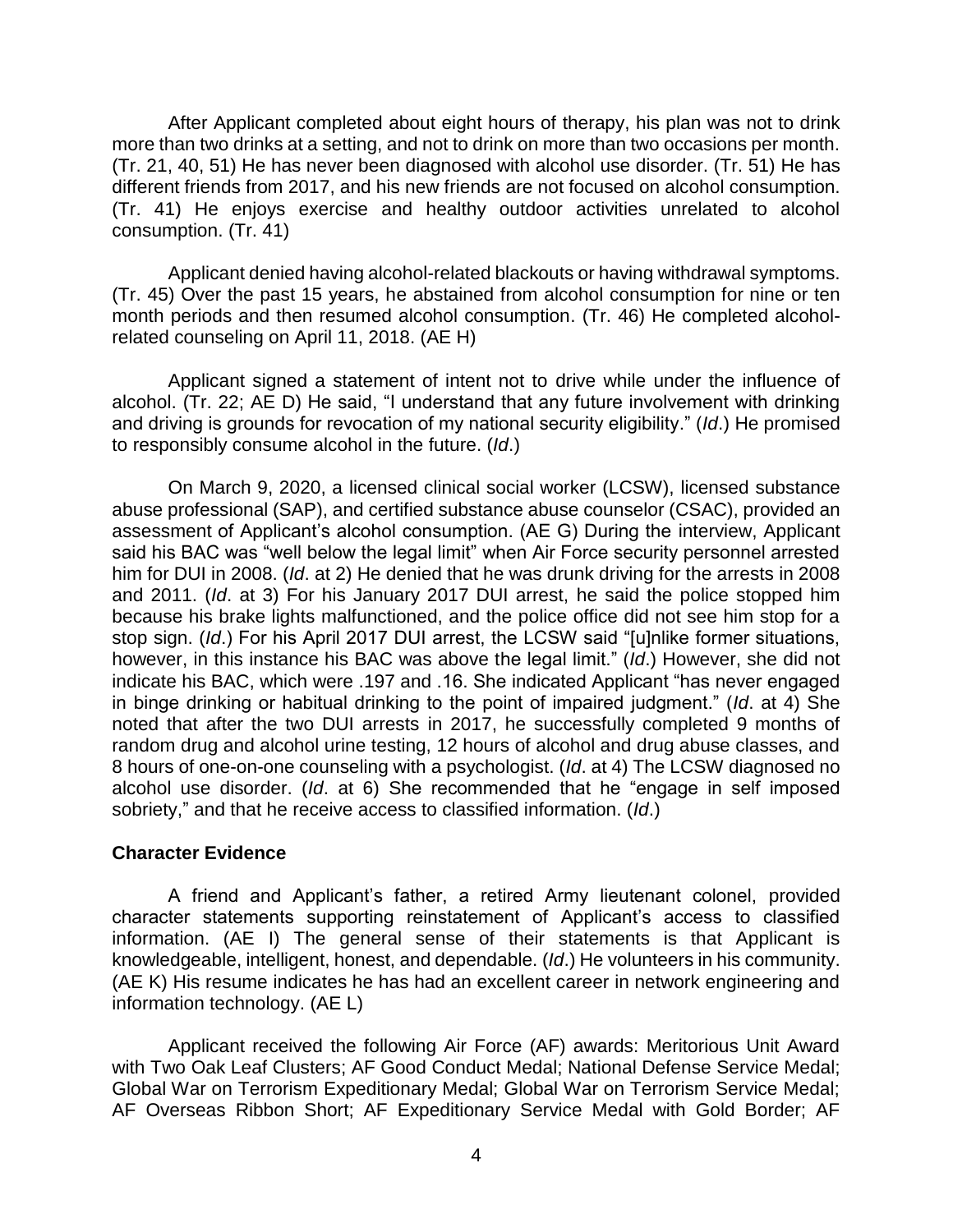Longevity Service; USAF NCO PME Graduate Ribbon; Small Arms Expert Marksmanship Ribbon (Rifle); and AF Training Ribbon. (AE E) He successfully completed several AF training courses. (*Id*.)

#### **Policies**

 The U.S. Supreme Court has recognized the substantial discretion of the Executive Branch in regulating access to information pertaining to national security emphasizing, "no one has a 'right' to a security clearance." *Department of the Navy v. Egan*, 484 U.S. 518, 528 (1988). As Commander in Chief, the President has the authority to control access to information bearing on national security and to determine whether an individual is sufficiently trustworthy to have access to such information." *Id*. at 527. The President has authorized the Secretary of Defense or his designee to grant applicant's eligibility for access to classified information "only upon a finding that it is clearly consistent with the national interest to do so." Exec. Or. 10865.

 Eligibility for a security clearance is predicated upon the applicant meeting the criteria contained in the adjudicative guidelines. These guidelines are not inflexible rules of law. Instead, recognizing the complexities of human behavior, these guidelines are applied in conjunction with an evaluation of the whole person. An administrative judge's overarching adjudicative goal is a fair, impartial, and commonsense decision. An administrative judge must consider all available, reliable information about the person, past and present, favorable and unfavorable.

 The Government reposes a high degree of trust and confidence in persons with access to classified information. This relationship transcends normal duty hours and endures throughout off-duty hours. Decisions include, by necessity, consideration of the possible risk the applicant may deliberately or inadvertently fail to safeguard classified information. Such decisions entail a certain degree of legally permissible extrapolation about potential, rather than actual, risk of compromise of classified information. Clearance decisions must be "in terms of the national interest and shall in no sense be a determination as to the loyalty of the applicant concerned." *See* Exec. Or. 10865 § 7. Thus, nothing in this decision should be construed to suggest that it is based, in whole or in part, on any express or implied determination about applicant's allegiance, loyalty, or patriotism. It is merely an indication the applicant has not met the strict guidelines the President, Secretary of Defense, and DNI have established for issuing a clearance.

 Initially, the Government must establish, by substantial evidence, conditions in the personal or professional history of the applicant that may disqualify the applicant from being eligible for access to classified information. The Government has the burden of establishing controverted facts alleged in the SOR. *See Egan*, 484 U.S. at 531. "Substantial evidence" is "more than a scintilla but less than a preponderance." *See v. Washington Metro. Area Transit Auth.*, 36 F.3d 375, 380 (4th Cir. 1994). "The Directive presumes there is a nexus or rational connection between proven conduct under any of the Guidelines and an applicant's security eligibility. Direct or objective evidence of nexus is not required." ISCR Case No. 18-02581 at 4 (App. Bd. Jan. 14, 2020) (citing ISCR Case No. 15-08385 at 4 (App. Bd. May 23, 2018)).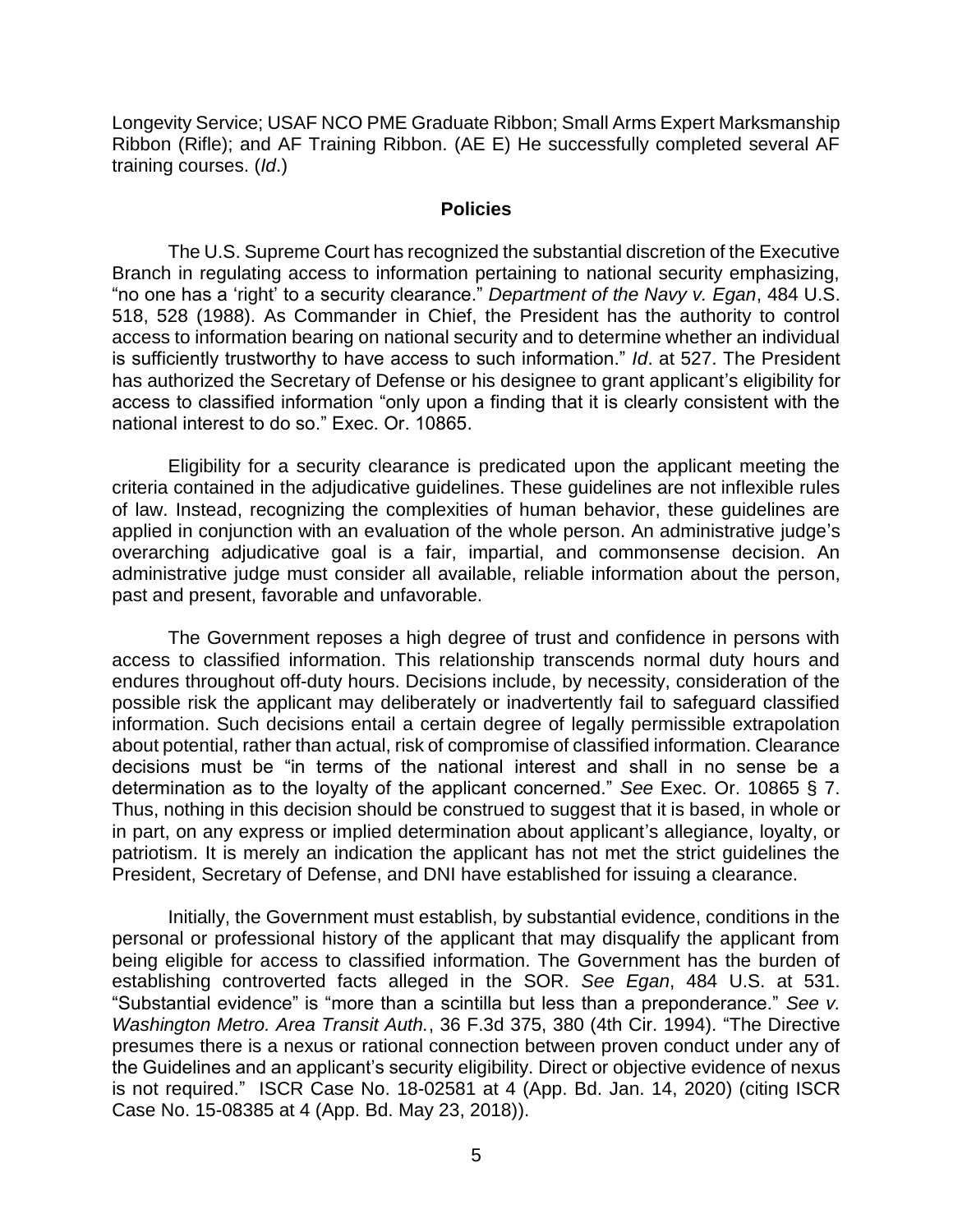Once the Government establishes a disqualifying condition by substantial evidence, the burden shifts to the applicant to rebut, explain, extenuate, or mitigate the facts. Directive ¶ E3.1.15. An applicant "has the ultimate burden of demonstrating that it is clearly consistent with the national interest to grant or continue his [or her] security clearance." ISCR Case No. 01-20700 at 3 (App. Bd. Dec. 19, 2002). The burden of disproving a mitigating condition never shifts to the Government. *See* ISCR Case No. 02- 31154 at 5 (App. Bd. Sep. 22, 2005). "[S]ecurity clearance determinations should err, if they must, on the side of denials." *Egan*, 484 U.S. at 531; *see* AG ¶ 2(b).

### **Analysis**

## **Alcohol Consumption**

AG **[1** 21 articulates the Government's concern about alcohol consumption, "[e]xcessive alcohol consumption often leads to the exercise of questionable judgment or the failure to control impulses, and can raise questions about an individual's reliability and trustworthiness."

 Two alcohol consumption disqualifying conditions could raise a security concern and may be disqualifying in this case. AG ¶¶ 22(a) and 22(c) provide:

 (a) alcohol-related incidents away from work, such as driving while under the influence, fighting, child or spouse abuse, disturbing the peace, or other incidents of concern, regardless of whether the individual is diagnosed as an alcohol abuser or alcohol dependent; and

 (c) habitual or binge consumption of alcohol to the point of impaired judgment, regardless of whether the individual is diagnosed as an alcohol abuser or alcohol dependent.

**NIAA**  2017 DUI is high enough to establish Applicant engaged in binge-alcohol consumption to AG ¶¶ 22(a) and 22(c) are established. Applicant's SOR alleges four alcoholrelated incidents involving the police or courts or both. In 2008, Applicant's commander concluded he had engaged in drunk driving and imposed punishment under Article 15, UCMJ. In 2011, 2017, and 2017, he was convicted a total of three times of DUI. In his April 2017 DUI, his BAC was .16. Although the term "binge" drinking is not defined in the Directive, the generally accepted definition of binge drinking for males is the consumption of five or more drinks in about two hours or "as a pattern of drinking alcohol that brings blood alcohol concentration (BAC) to 0.08 percent - or 0.08 grams of alcohol per deciliter - or higher." The definition of binge drinking was approved by the National Institute on Alcohol Abuse and Alcoholism (NIAAA) National Advisory Council in February 2004. *See*  U.S. Dept. of Health and Human Services, NIAAA Newsletter 3 (Winter 2004 No. 3), [https://pubs.niaaa.nih.gov/publications/Newsletter/ winter2004/Newsletter Number3.pdf;](https://pubs.niaaa.nih.gov/publications/Newsletter/%20winter2004/Newsletter_Number3.pdf) website, "Drinking Levels Defined," [https://www.niaaa.nih.gov/alcohol](https://www.niaaa.nih.gov/alcohol-health/overview-alcohol-consumption/moderate-binge-drinking)[health/overview-alcohol-consumption/moderate-binge-drinking.](https://www.niaaa.nih.gov/alcohol-health/overview-alcohol-consumption/moderate-binge-drinking) His BAC for the April the extent of impaired judgment.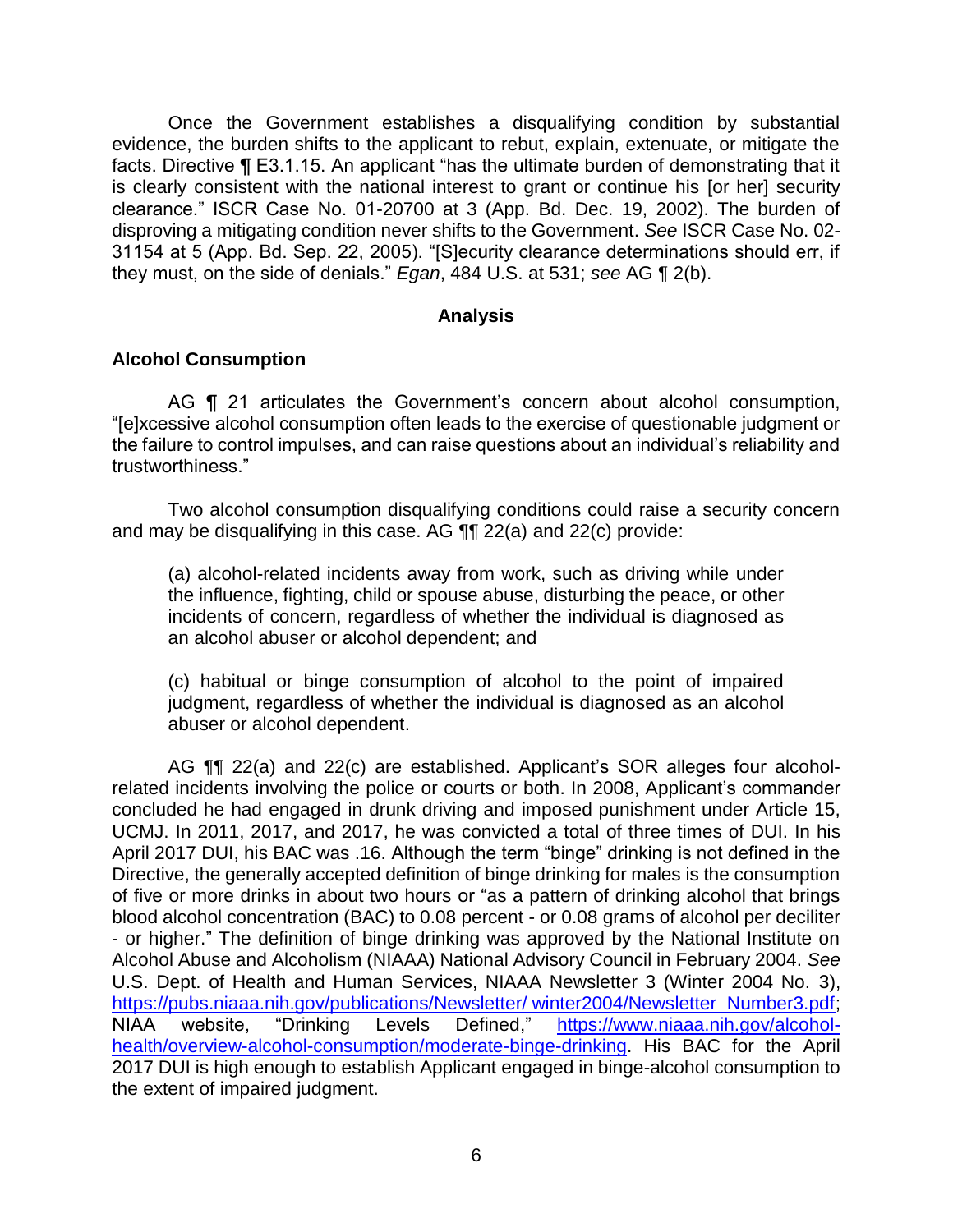Four Alcohol Consumption Mitigating Conditions under AG ¶¶ 23(a)-23(d) are potentially applicable:

(a) so much time has passed, or the behavior was so infrequent, or it happened under such unusual circumstances that it is unlikely to recur or does not cast doubt on the individual's current reliability, trustworthiness, or good judgment;

 abuse, provides evidence of actions taken to overcome this problem, and has established a pattern of abstinence (if alcohol dependent) or (b) the individual acknowledges his or her alcoholism or issues of alcohol responsible use (if an alcohol abuser);

 (c) the individual is a current employee who is participating in a counseling or treatment program, has no history of previous treatment and relapse, and is making satisfactory progress; and

 counseling or rehabilitation along with any required aftercare, has demonstrated a clear and established pattern of modified consumption or abstinence in accordance with treatment recommendations, such as participation in meetings of Alcoholics Anonymous or a similar organization and has received a favorable prognosis by a duly qualified medical professional or a licensed clinical social worker who is a staff member of a (d) the individual has successfully completed inpatient or outpatient recognized alcohol treatment program.

The Appeal Board concisely explained Applicant's responsibility for proving the applicability of mitigating conditions as follows:

Once a concern arises regarding an Applicant's security clearance eligibility, there is a strong presumption against the grant or maintenance of a security clearance. *See Dorfmont v. Brown*, 913 F. 2d 1399, 1401 (9th Cir. 1990), *cert. denied*, 499 U.S. 905 (1991). After the Government presents evidence raising security concerns, the burden shifts to the applicant to rebut or mitigate those concerns. *See* Directive ¶ E3.1.15. The standard applicable in security clearance decisions is that articulated in *Egan*, *supra*. "Any doubt concerning personnel being considered for access to classified information will be resolved in favor of the national security." Directive, Enclosure 2 ¶ 2(b).

ISCR Case No. 10-04641 at 4 (App. Bd. Sept. 24, 2013).

 None of the mitigating conditions fully apply. Applicant's SOR alleges and the record establishes four alcohol-related incidents involving the police or courts or both. 2008, 2011, and 2017 arrests. He provided "a favorable prognosis" by an LCSW; however, the LCSW did not indicate that his commander determined in his NJP that he Applicant completed alcohol training, rehabilitation, or counseling programs after his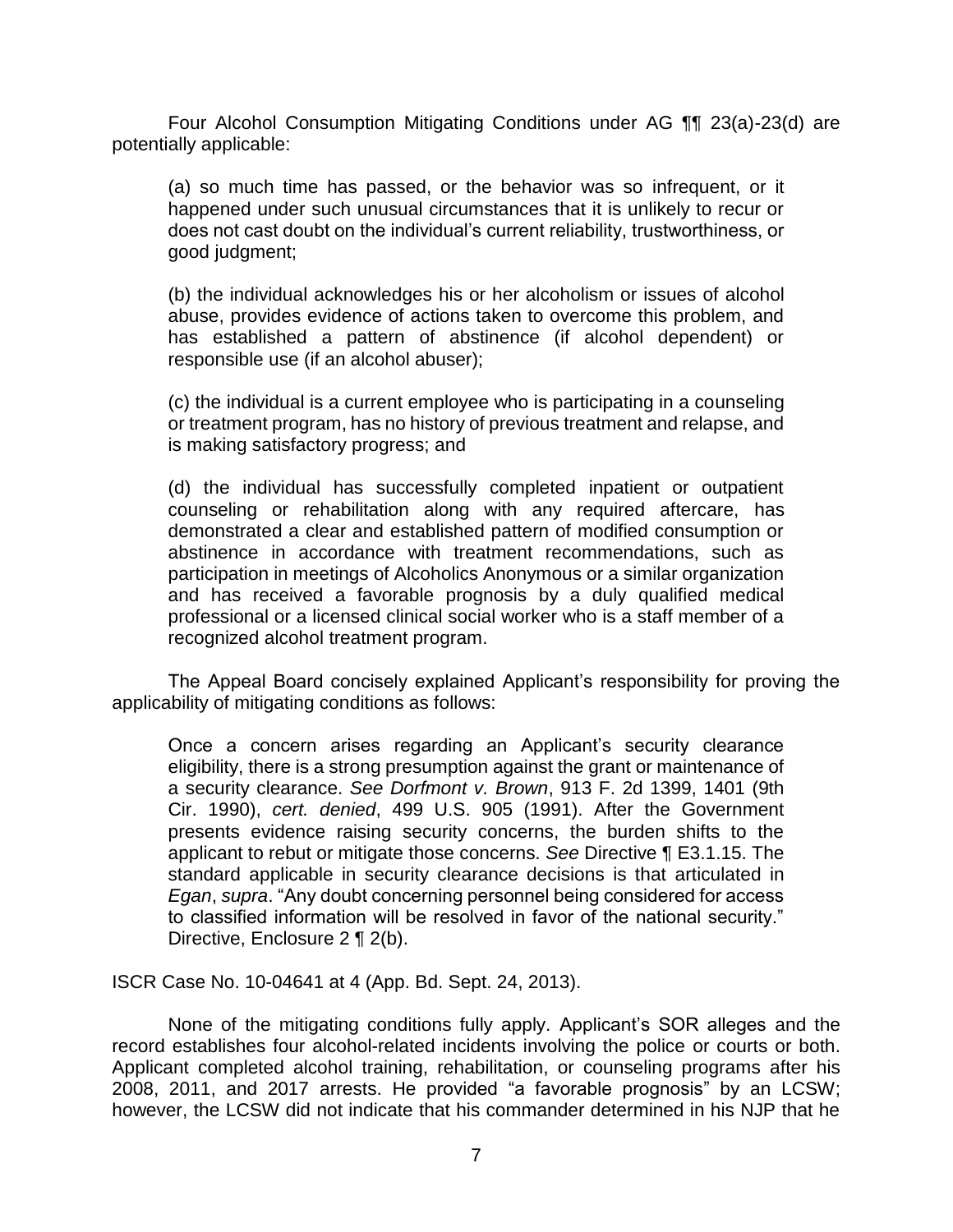committed a drunk driving offense in 2008, and that he had three drunk driving convictions. The LCSW did not indicate he had a .16 BAC for his April 2017 DUI. She indicated Applicant "has never engaged in binge drinking or habitual drinking to the point of impaired judgment." (AE G at 4) Applicant's .16 BAC related to his DUI arrest is binge drinking to the point of impaired judgment. His alcohol-related training, counseling, and therapy ended in 2018.

 Security clearance cases are difficult to compare, especially under Guideline G, because the facts, degree, and timing of the alcohol abuse and rehabilitation show many different permutations. The DOHA Appeal Board has determined in cases of substantial alcohol abuse that AG ¶ 23(b) did not mitigate security concerns unless there was a fairly lengthy period of abstaining from alcohol consumption or responsible alcohol consumption. *See* ISCR Case No. 06-17541 at 3-5 (App. Bd. Jan. 14, 2008); ISCR Case No. 06-08708 at 5-7 (App. Bd. Dec. 17, 2007); ISCR Case No. 04-10799 at 2-4 (App. Bd. Nov. 9, 2007). There is no bright-line time period in the Directive or Appeal Board jurisprudence to establish rehabilitation. *See* ISCR Case No. 18-02526 at 3 (App. Bd. Dec. 20, 2019) (reversing grant of security clearance in Guideline G case with two years of sobriety in case involving two DUI convictions); ISCR Case No 18-01926 at 4 (Sept. 20, 2019) (reversing grant of security clearance in Guideline G case with two years of sobriety).

 After careful consideration of the Appeal Board's jurisprudence on alcohol consumption and Applicant's history of alcohol consumption and rehabilitative efforts, I courts or compromise of classified information are unlikely to recur. I have lingering doubts about Applicant's current reliability, trustworthiness, and good judgment. Alcohol have continuing doubts about the risks of poor decisions after excessive alcohol consumption. It is too soon to conclude alcohol-related incidents involving the police and consumption concerns are not mitigated.

### **Criminal Conduct**

AG ¶ 30 expresses the security concern pertaining to criminal conduct, "Criminal activity creates doubt about a person's judgment, reliability, and trustworthiness. By its very nature, it calls into question a person's ability or willingness to comply with laws, rules and regulations."

AG **[1** 31 describes two conditions that could raise a security concern and may be disqualifying in this case, "(a) a single serious crime or multiple lesser offenses," and "(c) allegation or admission of criminal conduct, regardless of whether the person was formally charged, formally prosecuted or convicted." AG ¶¶ 31(a) and 31(c) apply to the four alcohol-related driving offenses discussed in the alcohol consumption section, *supra*.

AG ¶ 32 provides four conditions that could potentially mitigate security concerns:

 (a) so much time has elapsed since the criminal behavior happened, or it happened under such unusual circumstances that it is unlikely to recur and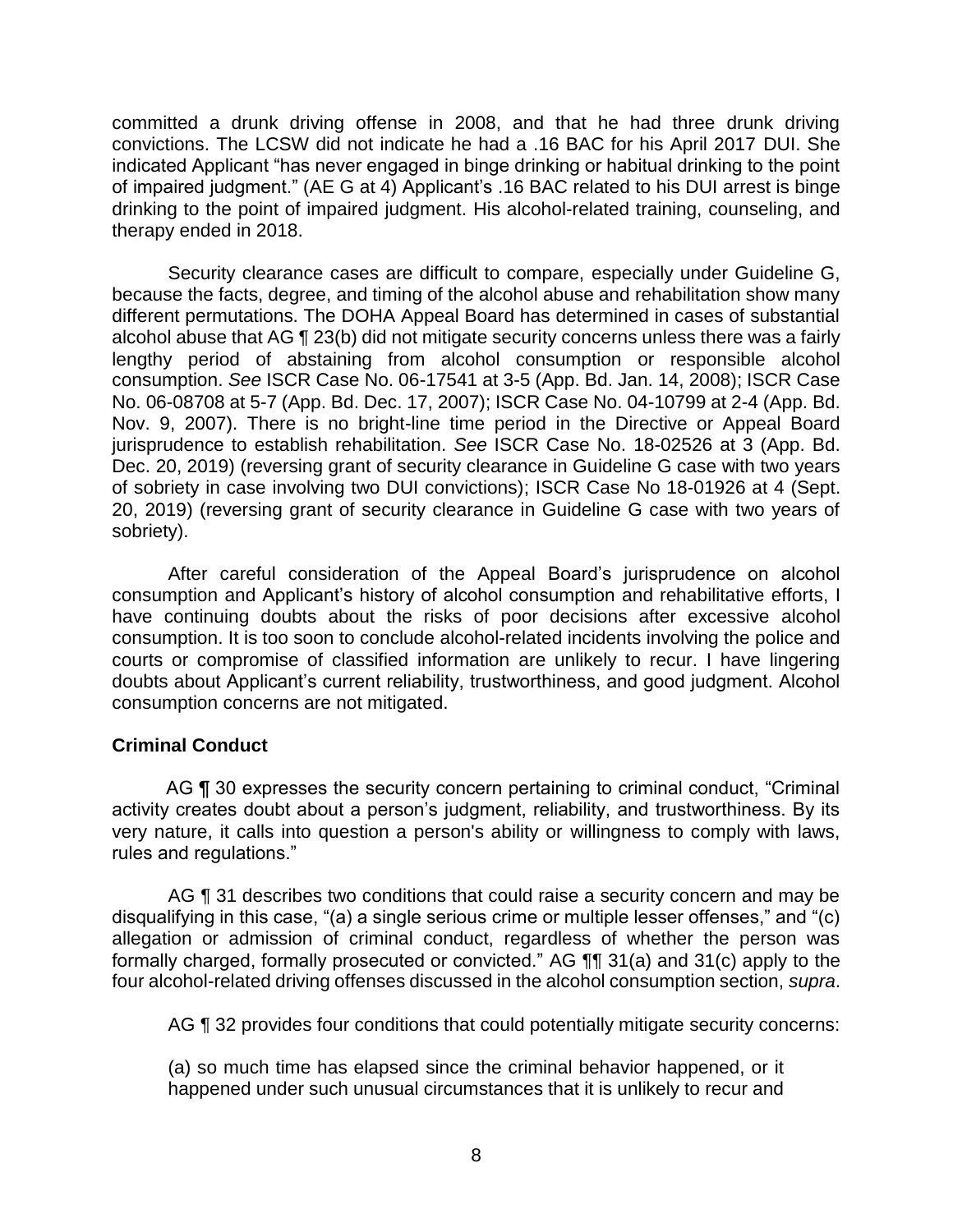does not cast doubt on the individual's reliability, trustworthiness, or good judgment;

(b) the person was pressured or coerced into committing the act and those pressures are no longer present in the person's life;

(c) evidence that the person did not commit the offense; and

 (d) there is evidence of successful rehabilitation; including but not limited to the passage of time without recurrence of criminal activity, remorse or restitution, job training or higher education, good employment record, or constructive community involvement.

 None of the mitigating conditions fully apply for the reasons stated in the alcohol consumption section, *supra*. More time must elapse without criminal conduct before criminal conduct security concerns will be mitigated.

### **Personal Conduct**

AG ¶ 15 explains why personal conduct is a security concern stating:

 Conduct involving questionable judgment, lack of candor, dishonesty, or unwillingness to comply with rules and regulations can raise questions about an individual's reliability, trustworthiness and ability to protect classified information. Of special interest is any failure to provide truthful and candid answers during the security clearance process or any other failure to cooperate with the security clearance process.

The LOR alleges three disqualifying conditions in AG ¶ 16 that are relevant in this case. AG ¶¶ 16(c), 16(d)(3), and 16(e)(1) read:

 (c) credible adverse information in several adjudicative issue areas that is not sufficient for an adverse determination under any other single guideline, but which, when considered as a whole, supports a whole-person of candor, unwillingness to comply with rules and regulations, or other characteristics indicating that the person may not properly safeguard assessment of questionable judgment, untrustworthiness, unreliability, lack protected information;

 (d) credible adverse information that is not explicitly covered under any other guideline and may not be sufficient by itself for an adverse determination, but which, when combined with all available information untrustworthiness, unreliability, lack of candor, unwillingness to comply with rules and regulations, or other characteristics indicating that the person may to consideration of: . . . (3) a pattern of dishonesty or rule violations; and supports a whole-person assessment of questionable judgment, not properly safeguard protected information. This includes but is not limited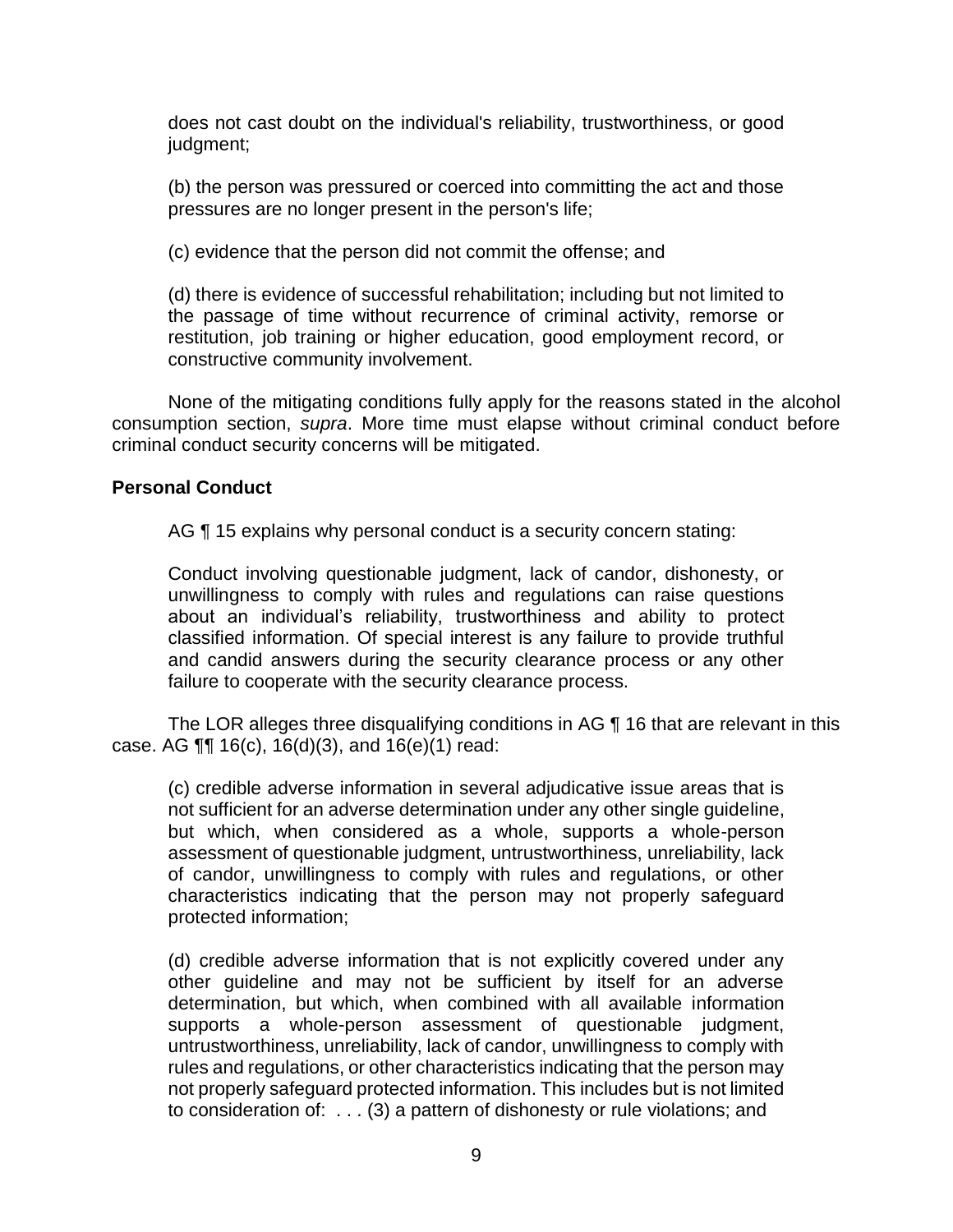(e) personal conduct, or concealment of information about one's conduct, that creates a vulnerability to exploitation, manipulation, or duress, such as (1) engaging in activities which, if known, may affect the person's personal, professional, or community standing . . . .

AG  $\P\P$  16(c) and 16(d)(3) do not apply. As indicated in the previous sections, Guidelines J and G are the most appropriate guidelines for Applicant's conduct. The previous sections indicate sufficient evidence for an adverse determination. AG  $\P$  16(e)(1) applies because his alcohol-related criminal conduct adversely affects his personal, professional and community standing.

AG ¶ 17 lists two conditions, which may mitigate security concerns in this case. The three mitigating conditions are as follows:

 (c) the offense is so minor, or so much time has passed, or the behavior is so infrequent, or it happened under such unique circumstances that it is unlikely to recur and does not cast doubt on the individual's reliability, trustworthiness, or good judgment; and

 (e) the individual has taken positive steps to reduce or eliminate vulnerability to exploitation, manipulation, or duress.

AG  $\P$  17(c) and 17(e) apply. Applicant paid his fines and expressed remorse for his conduct. He is not on probation. Security officials, the courts, and law enforcement are aware of his misconduct, and he is not subject to coercion. Personal conduct security concerns are mitigated.

### **Whole-Person Concept**

Under the whole-person concept, the administrative judge must evaluate an Applicant's eligibility for a security clearance by considering the totality of the Applicant's conduct and all the circumstances. The administrative judge should consider the nine adjudicative process factors listed at AG ¶ 2(a):

(1) the nature, extent, and seriousness of the conduct; (2) the circumstances surrounding the conduct, to include knowledgeable participation; (3) the frequency and recency of the conduct; (4) the individual's age and maturity at the time of the conduct; (5) the extent to which participation is voluntary; (6) the presence or absence of rehabilitation and other permanent behavioral changes; (7) the motivation for the conduct; (8) the potential for pressure, coercion, exploitation, or duress; and (9) the likelihood of continuation or recurrence.

Under AG ¶ 2(c), the ultimate determination of whether to grant eligibility for a security clearance must be an overall commonsense judgment based upon careful consideration of the guidelines and the whole-person concept. I have incorporated my comments under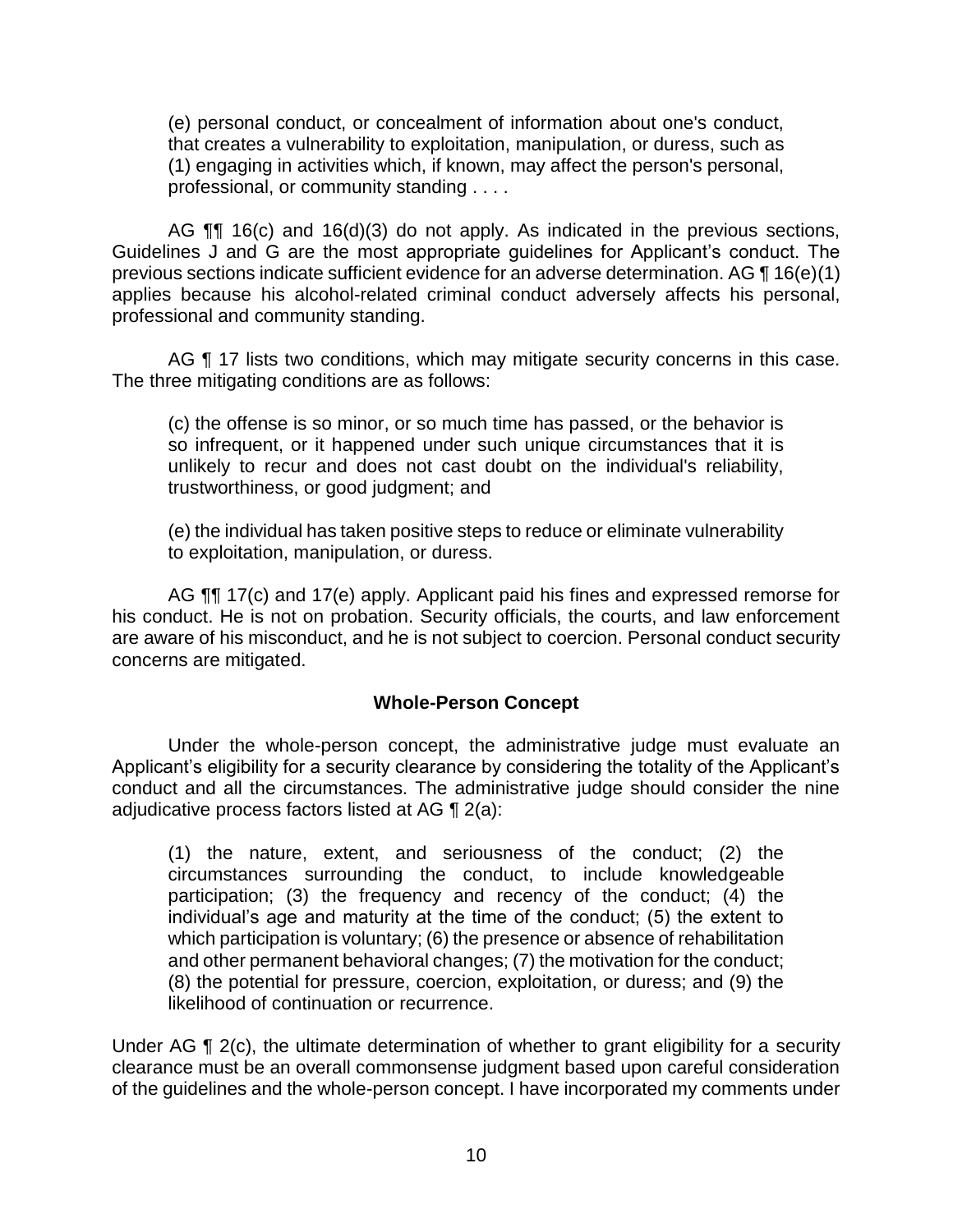Guidelines G, J, and E in my whole-person analysis. Some of the factors in AG  $\P$  2(a) were addressed under those guidelines, but some warrant additional comment.

 Applicant is a 34-year-old network engineer who has worked for a defense contractor for the previous six years. He served on active duty from 2005 to 2012. In November 2012, Applicant was discharged from the Air Force with an honorable discharge. He received multiple certifications in information technology, including information technology security. He received a security clearance in December 2006. He has worked with sensitive or classified information for almost 16 years, and he has never been accused of a security violation.

 A friend and Applicant's father, a retired Army lieutenant colonel, provided character statements supporting reinstatement of Applicant's access to classified information. The general sense of their statements is that Applicant is knowledgeable, indicates he has had an excellent career in network engineering and information technology. He received several Air Force awards, ribbons, and citations. He successfully intelligent, honest, and dependable. He volunteers in his community. His resume completed some AF training courses.

 The factors weighing against continuation of his security clearance are more substantial than the mitigating circumstances. Applicant had four alcohol-related incidents resulting in an apprehension, three arrests, imposition of NJP, and three convictions from in any alcohol counseling or treatment. He said that he continues to consume alcohol albeit at a responsible level. He has had previous periods of abstinence. He did not provide any statements from friends or family discussing his current level of alcohol consumption. He did not timely disclose his DUI arrest in 2011 to the Air Force and his two DUI arrests in 2017 to his employer. His failure to timely disclose security relevant misconduct to his employer or security is only being considered under the whole-person 2008 to 2017. His BAC for his April 2017 DUI arrest was .16. He is not currently involved concept and not for disqualification purposes because the failure to disclose misconduct was not alleged in the SOR.

 It is well settled that once a concern arises regarding an applicant's security clearance eligibility, there is a strong presumption against the grant or renewal of a security clearance. *See Dorfmont*, 913 F. 2d at 1401. Unmitigated security concerns lead me to conclude that grant of a security clearance to Applicant is not warranted at this time. This decision should not be construed as a determination that Applicant cannot or will not attain the state of reform necessary for award of a security clearance in the future. With more time without excessive alcohol consumption and criminal conduct, he may well be able to demonstrate persuasive evidence of his security clearance worthiness.

 I have carefully applied the law, as set forth in *Egan,* Exec. Or. 10865, the Directive, and the AGs, to the facts and circumstances in the context of the whole person. Personal conduct security concerns are mitigated; however, alcohol consumption and criminal conduct security concerns are not mitigated at this time.